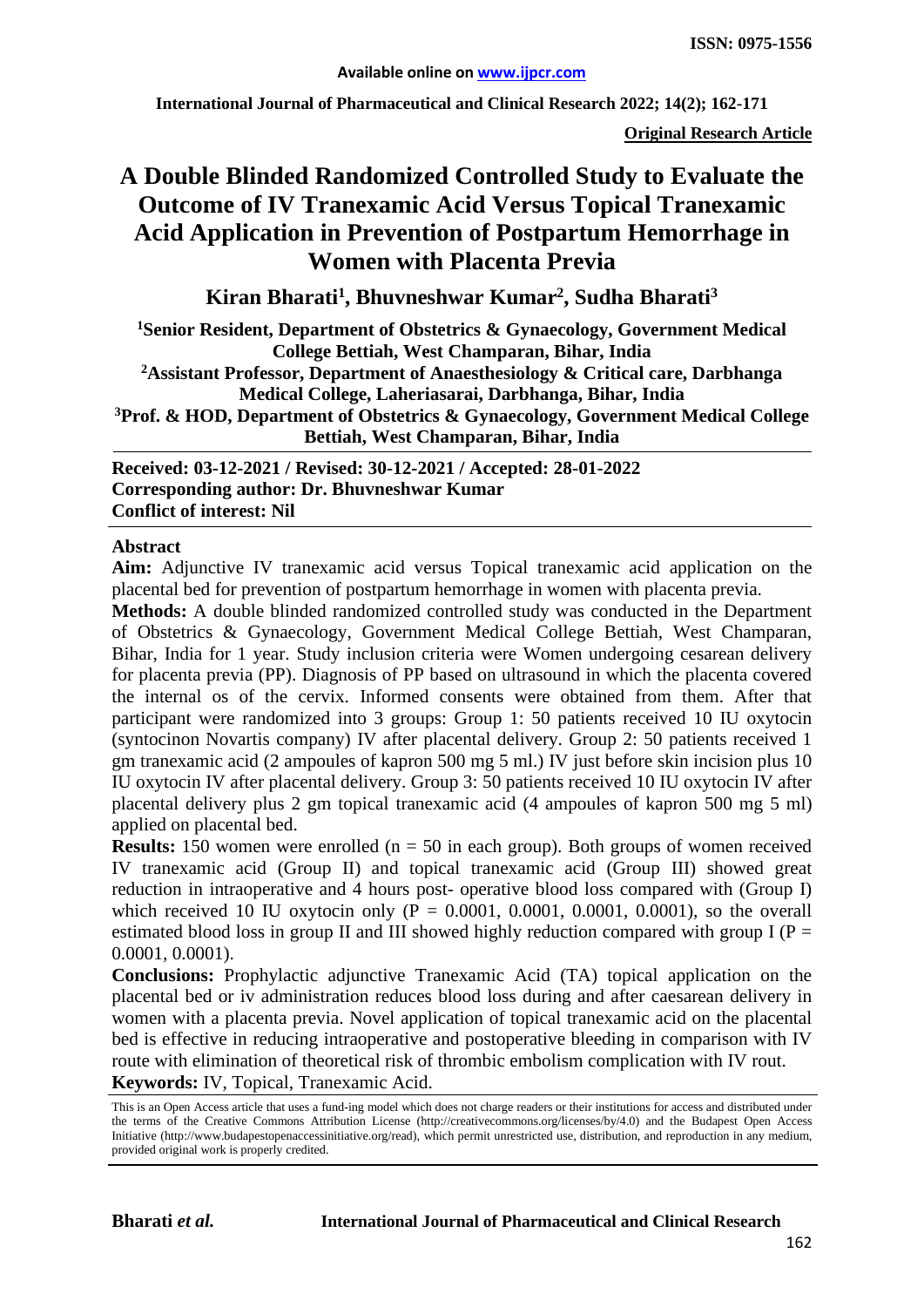# **Introduction**

Postpartum hemorrhage is a leading cause of maternal morbidity and mortality worldwide [1]. Placenta previa is one of the major causes of postpartum hemorrhage. It occurs with an incidence of 0.3-0.5% and is defined by implantation of placenta in lower uterine segment, overlying or approaching internal os [2]. Intra-operative management options deployed to control hemorrhage in placenta previa patients include bimanual uterine compression [3]. implantation site compression with sutures [4], uterine arterial ligation, pelvic arterial embolization [5] and hysterectomy the prevention of postpartum hemorrhage in cases of placenta previa is quite challenging.

Topical application of tranexamic acid provides a high drug concentration at site of wound and a low systemic concentration. Studies from cardiac and orthopedic surgery have shown an equal or superior effect of topical compared with intravenous tranexamic acid on bleeding and transfusion requirement.

Postpartum hemorrhage accounts for a major part of the mortality as well as morbidity like severe anemia, need for blood transfusion, hospital stay and infection. Most of the deaths occur soon after giving birth and almost all (99%) occur in low- and middle- income countries. Fourteen million women suffer from postpartum hemorrhage each year, of whom 1-2% die within 2-4 hours after the onset of bleeding, 2 to 11% of them show anemia later in their life [6].

The rates of cesarean section have increased to as high as 25% to 30% in many areas of the world [7]. Postpartum hemorrhage complicates approximately six percent of the cesarean sections. Postpartum hemorrhage is commonly encountered following placenta previa as one of the major causes.

Over many years, several techniques have been described in the literature for controlling massive bleeding associated with placenta previa cesarean sections, including uterine packing with gauze,3 balloon tamponades [8], B-Lynch suture [9], insertion of parallel vertical compression sutures, a square suturing technique4 and embolization or ligation of the uterine and internal iliac arteries [5], but there is a wide variation in the success rate of these maneuvers [10]. Arterial ligation and compression sutures have a low success rate among inexperienced surgeons, pelvic arterial embolization requires high medical costs and sophisticated facilities. Hysterectomy has high morbidity and mortality and confers fertility loss. The prevention of postpartum hemorrhage in cases of placenta previa is quite challenging. Therefore, other noninvasive procedures are needed to prevent and treat postpartum hemorrhage and preserve the uterus. One of the most promising approaches is to minimize perioperative bleeding through prophylactic use of anti-fibrinolytic agents e.g., aprotinin, tranexamic acid and aminocaproic acid. Tranexamic acid is a synthetic derivative of the amino acid lysine that exerts its anti-fibrinolytic effect through reversible blockade of the lysine binding sites on plasminogen molecules [11].

Tranexamic acid has been shown to be very useful in reducing blood loss and incidence of blood transfusion in various surgeries [12]. In gynecology, tranexamic acid reduces maternal blood loss in women with menorrhagia compared with control agents or placebo [13]. In obstetrics, tranexamic acid reduces bleeding related mortality in women with postpartum hemorrhage, especially when administered fairly soon after delivery [14]. Recently, attention has focused on the use of tranexamic acid to reduce blood loss if given prophylactically at cesarean section.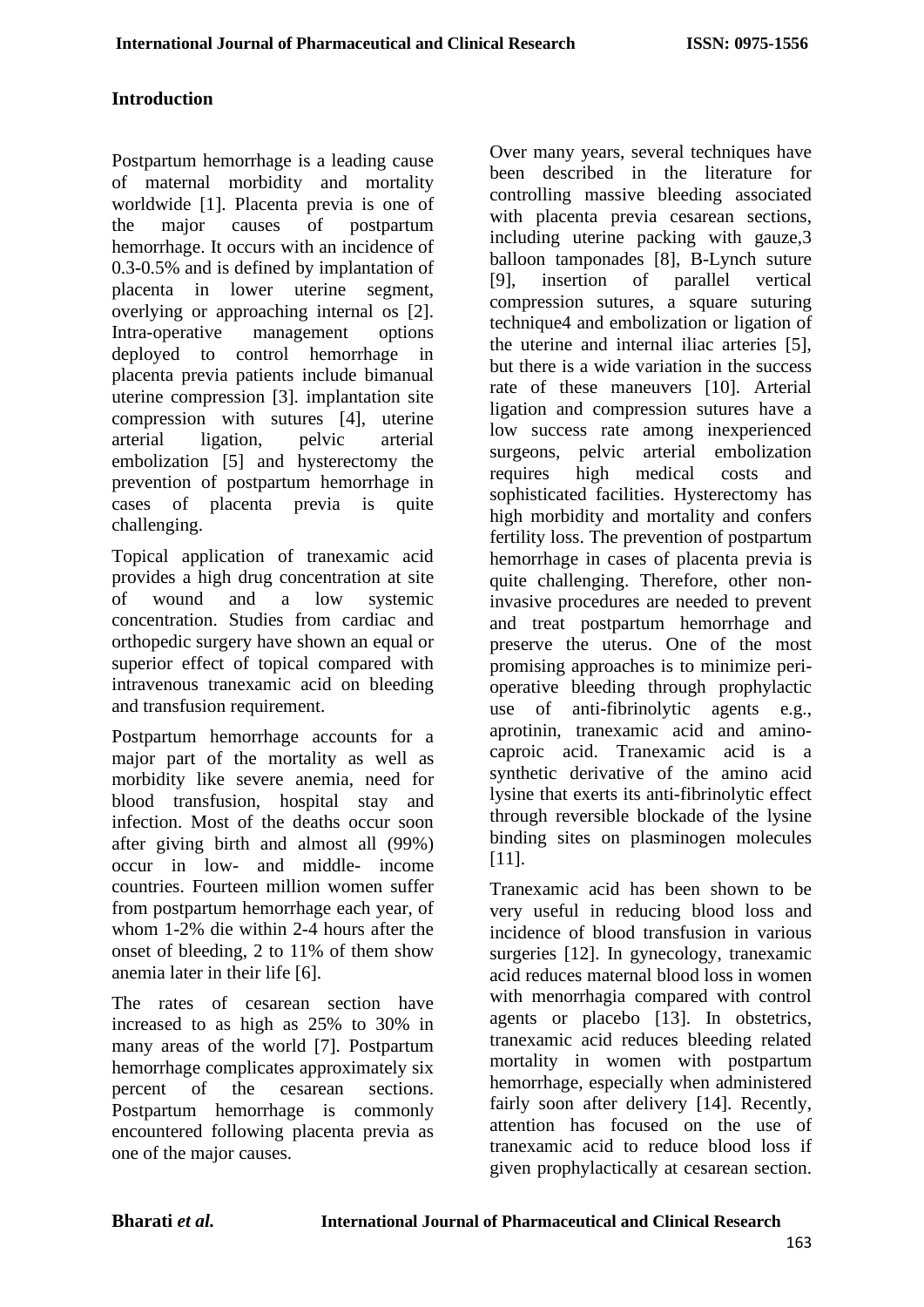On the basis of results of clinical trials in surgery and trauma, tranexamic acid is recommended for the treatment of primary postpartum hemorrhage if uterotonics fail to control the bleeding or if the bleeding is thought to be due to trauma [15].

However, concerns about possible thromboembolic events with parenteral administration of tranexamic acid have stimulated increasing interest in it's topical use. Topical application of tranexamic acid provides a high drug concentration at the site of the wound and a low systemic concentration. Studies from cardiac and orthopedic surgeries have shown an equal or superior effect of topical compared with intravenous tranexamic acid on both bleeding and transfusion requirement. Topical treatment is cost-effective, and adverse effects or drug interactions have not been reported [16]. There are very few studies on use of topical tranexamic acid for prevention of bleeding during cesarean section in cases of placenta previa. So, the present prospective study was conducted to investigate the efficacy and safety of topically applied tranexamic acid and compared it with intravenous tranexamic acid.

#### **Materials and methods:**

A double blinded randomized controlled study was conducted in the Department of Obstetrics & Gynaecology, Government Medical College Bettiah, West Champaran, Bihar, India for 1 year. Study inclusion criteria were women undergoing cesarean delivery for placenta previa (PP). Diagnosis of PP is based on ultrasound in which the placenta covered the internal os of the cervix.

### **Methodology**

210 patients were assessed for the study, out of which 30 patients were excluded, 20 patients didn't meet the inclusion criteria and 10 patients refused to participate in the study.

Exclusion criteria were women with (cardiac, hepatic, renal disorders, thromboembolic disease, placenta accreta and allergy to Tranexamic acid). The participants who fulfilled the eligibility criteria were explained about the study with the beneficial and possible adverse effects of tranexamic acid.

Informed consent was obtained from them, after that participant were randomized to 3 groups:

Group 1: 50 patients received 10 IU oxytocin (syntocinon Novartis company) IV after placental delivery

Group 2: 50 patients received 1 gm tranexamic acid (2 ampoules of kapron 500 mg 5 ml. Amount company) IV just before skin incision plus 10 IU oxytocin IV after placental delivery

Group 3: 50 patients received 10 IU oxytocin IV after placental delivery plus 2 gm topical tranexamic acid (4 ampoules of kapron 500 mg 5 ml) applied on placental bed.

The trial will be appropriately blinded; the participants, outcome assessors and the surgeon performing the procedure will be blinded to the medication type, which will be used. All participants were performed under general anesthesia. They received 1 gram Tranexamic acid (10 ml) in 100 ml saline infusion or placebo by slow intravenous injection at an approximate rate of 1 mL per min just before skin incision. The standard technique of trans peritoneal lower segment cesarean section was adopted, after removal of the placenta, we gave standard regimen of 10 IU of oxytocin intravenously and lastly, a towel soaked with 2g Tranexamic acid (20 ml) diluted in 100 ml of sodium chloride 0.9% or placebo (120 ml of sodium chloride 0.9%.) used to compress the placental bed for 5 minutes. To ensure a sufficiently high concentration, the tranexamic acid was diluted only to a volume sufficient to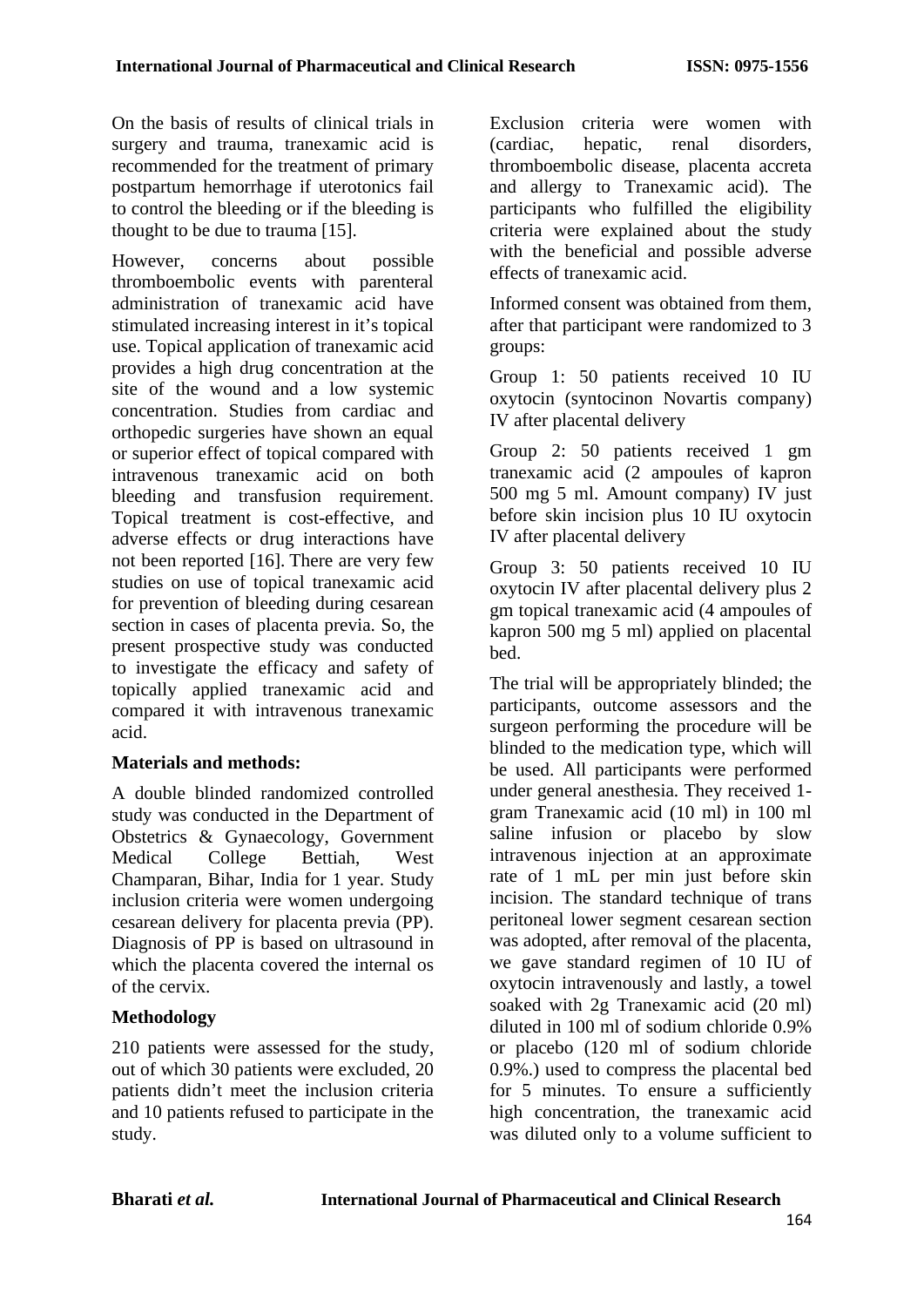moisten a fairly large wound surface 32:20 ml moistens at least 1500 cm<sup>2</sup> .

The primary outcome of the present study was estimation of blood loss after delivery of the placenta to the end of the cesarean section which was measured by adding the volume of the contents of the suction bottle which was changed after delivery of placenta to avoid being mixed with amniotic fluid and blood from parities and the difference in weight (in grams) between the dry and the soaked operation sheets and towels  $(1 \text{ gram} = 1 \text{ ml})$ , at the end of the operation a new pre-weighted pads were used and blood loss from the end of cesarean section to 4 hours postoperative was measured by weighing the soaked pads (in grams) and subtracting the weight of dry pads (in grams) from it (1gram  $=1$  ml). The secondary outcome was measuring additional blood transfusion, need for uterotonics in the form of oxytocin infusion, Inj. methyl ergometrine, Inj. carboprost and sublingual misoprostol tab 600 mcg. Also, use of additional surgical interventions to control post-partum hemorrhage in the form of uterine artery ligation with or without internal iliac artery ligation were done when needed.

The patient's pulse rate, blood pressure and temperature were recorded preoperative and continuously intraoperatively, then every 30 minutes after operation therefore the mean were calculated and recorded postoperative. Also, Hemoglobin concentration was done in all patients preoperative and 24 hours postoperative and the change in concentration was noted, any side effects such as nausea, vomiting, diarrhea were noted, and lastly maternal death or severe maternal morbidity noted. After collecting all the data, the data were tabulated and analyzed.

# **Results:**

Present study started with 210 patients who were asked to participate, 30 patients were excluded, 20 patients not meeting inclusion criteria and 10 patients refused to participate. Therefore, the remaining 150 patients were randomized to 3 groups each group comprised of 50 patients. Group I: (received the standard regimen of 10 IU oxytocin IV after placental delivery), Group II: (received standard regimen plus 1 gm tranexamic acid IV before skin incision), and Group III: (received the standard regimen plus 2 gm topical tranexamic acid after placental delivery at the placental bed). There was no significant difference with respect to their age, weight, parity, gestational age, preoperative pulse, systolic blood pressure (SBP), diastolic blood pressure (DBP), temperature, initial haemoglobin and number of previous caesarean sections (CS) (Table1).

| <b>Parameters</b>         | <b>Group I</b>   | <b>Group II</b>   | <b>Group III</b>  | p-value |
|---------------------------|------------------|-------------------|-------------------|---------|
|                           | $(n = 50)$       | $(n = 50)$        | $(n = 50)$        |         |
| Age (year)                | $29.7 \pm 2.43$  | $29.8 \pm 2.69$   | $29.10 \pm 2.86$  | 0.855   |
| Weight (kg)               | $75.7 \pm 10.10$ | $75.77 \pm 5.96$  | $75.9 \pm 5.46$   | 0.997   |
| Parity (median) (minimum- | $3(1-4)$         | $2(1-5)$          | $3(1-5)$          | 0.843   |
| maximum)                  |                  |                   |                   |         |
| Gestational age (weeks)   | $36.40 \pm 0.88$ | $36.47 \pm 0.10$  | $36.6 \pm 0.94$   | 0.932   |
| Pulse                     | 79.8±4.997       | $79.77 \pm 5.193$ | $78.70 \pm 5.2$   | 0.596   |
| Temperature               | 36.997±0.14      | $36.100 \pm 0.19$ | 36.977±0.14       | 0.823   |
| <b>SBP</b>                | $120.6 \pm 2.46$ | $119.10 \pm 2.65$ | $120.05 \pm 2.35$ | 0.577   |
| <b>DBP</b>                | $78.27 \pm 2.10$ | $78.05 \pm 3.4$   | $78.80 \pm 2.10$  | 0.532   |

### **Table 1: Preoperative characteristics of pregnant women in the study groups**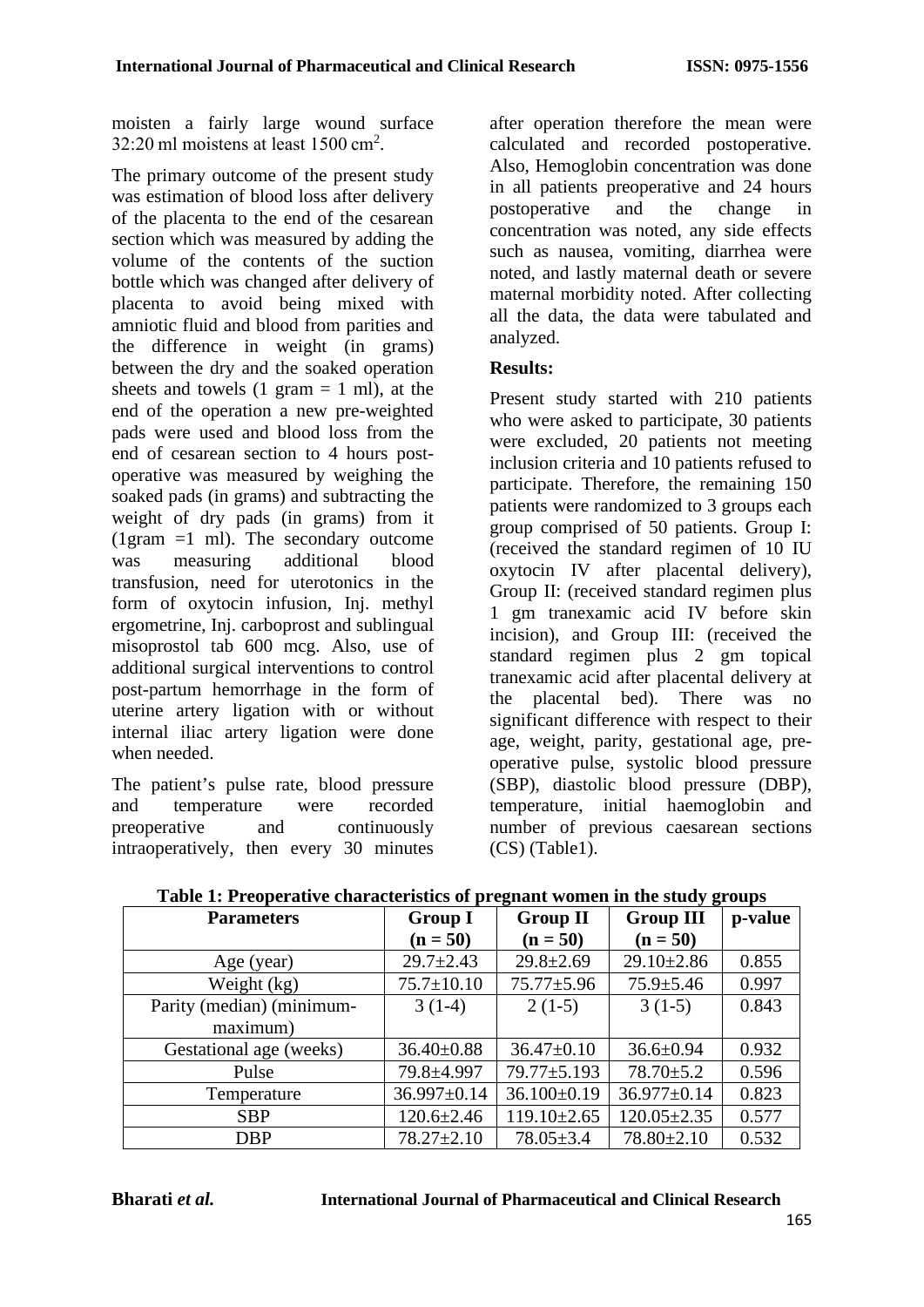|                | Initial haemoglobin (%) | $9.91 \pm 0.67$ | $9.91 \pm 0.68$ | $9.95 \pm 0.67$ | 0.929 |
|----------------|-------------------------|-----------------|-----------------|-----------------|-------|
| No. of $CS(%)$ |                         |                 |                 |                 |       |
|                |                         | 9(18)           | 8 (16)          | 12(24)          |       |
|                |                         | 10(20)          | 11 (22)         | 7(14)           | 0.954 |
|                |                         | 12(24)          | 10(20)          | 8(16)           |       |
|                |                         | 19 (38)         | (42)            | 23(46)          |       |

SBP: (Systolic Blood Pressure); DBP: (Diastolic Blood Pressure); CS: (Cesarean section); #Variables are presented as mean and standard deviation, median (minimum – maximum) and number (percentage).

| Table 2: Operative time, blood loss during and after CS and extra surgical procedures |
|---------------------------------------------------------------------------------------|
| in the study groups                                                                   |

|                                |                    | ັດ                |                   |                            |  |  |
|--------------------------------|--------------------|-------------------|-------------------|----------------------------|--|--|
| Side effects                   | Group I            | Group II          | Group III         | p-value                    |  |  |
|                                | $(n = 50)$         | $(n = 50)$        | $(n = 50)$        |                            |  |  |
| Operative time                 | $48.15 \pm 5.89$   | $48.07 \pm 5.50$  | $49.27 \pm 6.12$  | 0.590                      |  |  |
| <b>Blood</b> loss              |                    |                   |                   |                            |  |  |
| Intraoperative                 | 919 (320-1540)     | 533 (190-         | 533 (190-         | $ 0.0001*0.0001* 0.0001* $ |  |  |
|                                |                    | 1425)             | 1445)             | / 0.800                    |  |  |
| 4-h postoperative              | $182.24 \pm 20.03$ | $123.06 \pm 19.3$ | $125.6 \pm 17.99$ | $ 0.0001*0.0001*/0.0001*/$ |  |  |
|                                |                    |                   |                   | 0.568                      |  |  |
| Total blood loss               | 1111 (470-         | 661 (280-         | 656 (280-         | $0.0001*0.0001*/0.0001*/$  |  |  |
|                                | 1750)              | 1580)             | 1600)             | 0.752                      |  |  |
| Extra surgical procedures (%): |                    |                   |                   |                            |  |  |
| No                             | 25(50)             | 43 (86)           | 43 (86)           |                            |  |  |
| Uterine artery                 | 22(44)             | 6(12)             | 5(10)             | $0.001*0.002*/0.002*/$     |  |  |
| ligation                       |                    |                   |                   | 1.00                       |  |  |
| Internal iliac                 | 3(6)               | 1(2)              | 2(4)              |                            |  |  |
| ligation                       |                    |                   |                   |                            |  |  |

CS: Cesarean section; \*Statistically significant difference (Group I versus Group II / Group I versus Group III / Group II versus Group III); # Variables are presented as mean and standard deviation, median (minimum-maximum) and number (percentage)

Also, no significant difference with respect to operative time  $(p=0.590)$ . Both Group II and Group III showed great reduction in intraoperative, and 4 hours post- operative blood loss compared with Group I,  $(P =$ 0.0001, 0.0001, 0.0001, 0.0001), so the overall estimated blood loss in group II and III showed highly reduction compared with group I ( $P = 0.0001$ , 0.0001). However, no significant difference in overall estimated blood loss either intraoperative or 4 hours post-operative between group II and III,  $(P = 0.752)$ , 0.800, and 0.568 respectively). There was statistically significant decrease in the incidence of extra-surgical procedures in form of (uterine artery ligation, with or without internal iliac artery ligation) in Group I  $(44\%$  and 6 % respectively) compared with Group II (12% and 2% respectively) and group III (10% and 4 % respectively) ( $P = 0.002$  and  $0.002$ ) (Table 2).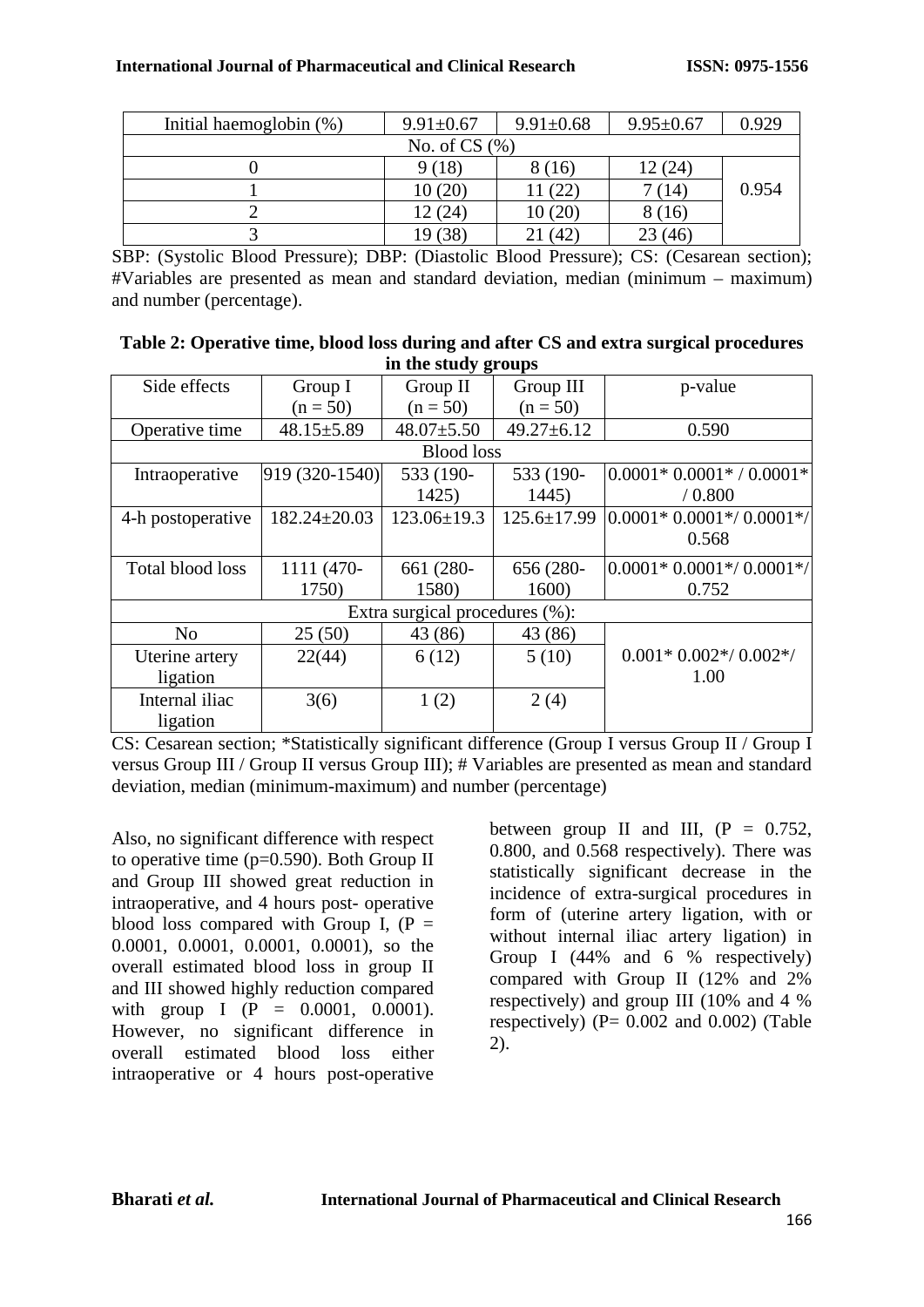| <b>Variables</b>              |                  |                  | ັດ<br>Group I (n = 50) Group II (n = 50) Group III (n = 50) Significance |           |
|-------------------------------|------------------|------------------|--------------------------------------------------------------------------|-----------|
| Pulse                         | $90.5 \pm 9.72$  | $83.65 \pm 8.11$ | $80.5 \pm 5.11$                                                          | $0.0001*$ |
| Temperature                   | $36.89 \pm 0.29$ | $36.87 \pm 0.21$ | $36.9 \pm 0.19$                                                          | 0.794     |
| <b>SBP</b>                    | $113.6 \pm 7.18$ | 118.78±4.12      | $119.83 \pm 2.05$                                                        | $0.0001*$ |
| <b>DBP</b>                    | $73.6 \pm 6.23$  | 76.88±4.63       | $78.68 \pm 2.57$                                                         | $0.0001*$ |
| Hemoglobin $(\%)$             | $8.64 \pm 0.97$  | $9.04 \pm 1.01$  | $9.01 \pm 1.04$                                                          | 0.125     |
| Post-partum hemorrhage        | 26(52)           | 9(18)            | 9(18)                                                                    | $0.0001*$ |
| <b>Additional uterotonics</b> | 34(68)           | 9(18)            | 9(18)                                                                    | $0.0001*$ |
| Need blood transfusion        | 34(68)           | 9(18)            | 9(18)                                                                    | $0.0001*$ |
| Nausea                        | 1(2)             | 6(12)            | 1(2)                                                                     | 0.123     |
| Vomiting                      | 1(2)             | 3(6)             | 1(2)                                                                     | 1.00      |
| Diarrhea                      | (2)              | 3(6)             | 1(2)                                                                     | 1.00      |

**Table 3: Secondary outcome in the study groups**

SBP: Systolic Blood Pressure; DBP: Diastolic Blood Pressure; \*Statistically significant difference (Group I versus Group II / Group I versus Group III / Group II versus Group III); # Variables are presented either mean and standard deviation and number (percentage)

There was a significant decrease in postoperative pulse in group I compared with Group II and III  $(P = 0.0001$  and  $0.0001$ . Also, there was significant decrease in both post-operative SBP and DBP in group I compared with group II (P=0.0001 and 0.002 respectively) and group III  $(P=$ 0.0001 and 0.0001). However, no significant difference with respect to postoperative pulse, SBP, DBP, between group II and III (P=0.077, 0.344 and 0.10 respectively). There was increased incidence of post- partum haemorrhage in group I (52%), compared with (18%) in both group II and III,  $(P = 0.001$  and 0.001), hence the incidence of blood transfusion and additional utero-tonics were highly increased in Group I (68%) compared with group II (18%) and group III (18%). ( $P = 0.0001$ , 0.0001, 0.0001, 0.0001). However, the incidence of postpartum haemorrhage, the need for blood transfusion and additional utero-tonics were not changed between Group II and III. There was no significant difference between the three groups with respect to post-operative temperature, 24-hour postoperative haemoglobin concentration, nausea, vomiting and diarrhoea ( $P = 0.794$ , 0.125, 0.123, 1,00 and 1.00 respectively) (Table 3).

### **Discussion:**

The prevention of postpartum hemorrhage in cases of placenta previa is quite<br>challenging. Recently, attention has challenging. Recently, attention has focused on use of tranexamic acid to reduce blood loss if given prophylactically at cesarean section. Topical application of tranexamic acid provides a high drug concentration at site of wound and a low systemic concentration. Studies from cardiac and orthopedic surgery have shown an equal or superior effect of topical compared with intravenous tranexamic acid on bleeding and transfusion requirement. Management of cesarean section with placenta previa and prevention of intraoperative and postpartum hemorrhage is still challenging. Prophylactic oxytocin, by dilute intravenous infusion (bolus dose of 10 units), or intramuscular injection (10 units), remains the most effective medication with the fewest adverse effects for prevention of postpartum hemorrhage during cesarean section. The main action is the contraction of uterine myometrial fibers around the spiral arterioles.17 Because the lower uterine segment often contracts poorly, significant bleeding may occur from the placental implantation site. So, in the present study we hypothesized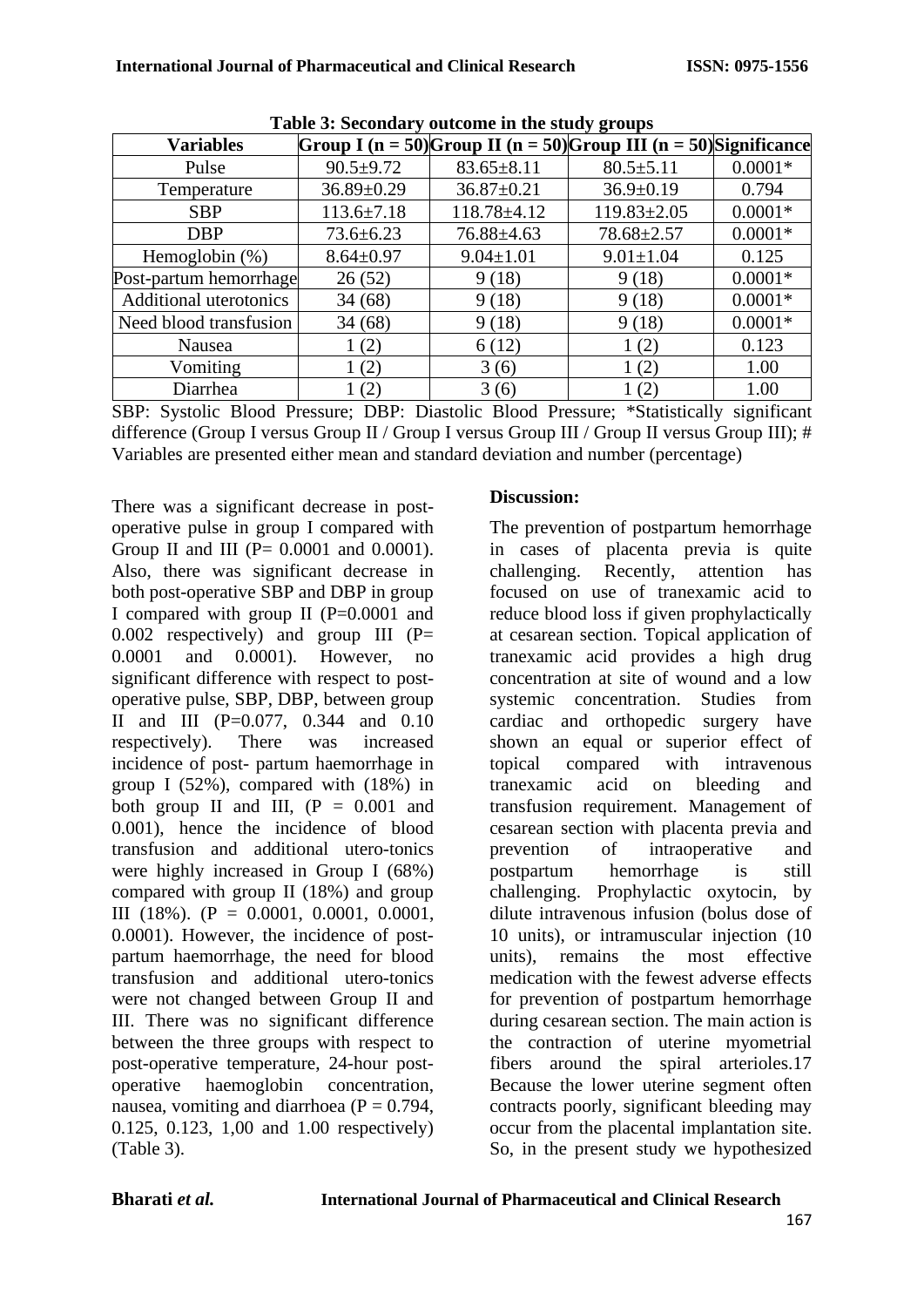that there is need of another agent with another mechanism of action rather than utero-tonic for prevention of blood loss during cesarean section due to placenta previa. TA is a lysine analogue which acts as an antifibrinolytic via competitive inhibition of the binding of plasmin and plasminogen to fibrin.18 Peak plasma TA concentration is obtained immediately after intravenous administration, then concentration decreases until the 6th hour. Its half- life is about 2 hours [19]. It has been studied extensively in non-pregnant adults. A Cochrane review showed that TA significantly reduces blood transfusion in patients undergoing emergency or urgent non-obstetrical surgery [20].

TA is safe in pregnancy, being FDA category B. It is therefore unsurprising that there is interest in its role in the prevention of postpartum hemorrhage. In the best of our knowledge many trials assess the efficacy of tranexamic acid in prevention of postpartum hemorrhage during cesarean section, but no trial specifically assesses the role of tranexamic acid in cesarean section for placenta previa, more over we claim that our study was the first to evaluate the novel topical application of tranexamic acid on the placental bed and uterine scar during cesarean section for the aim of prevention of intraoperative and post-partum hemorrhage. The present work demonstrates superiority of adjunctive intravenous and topical tranexamic acid regarding decrease obstetric hemorrhage during cesarean section for placenta previa. The intravenous tranexamic group demonstrated that intravenous administration of 1 gm of tranexamic acid at skin incision in cesarean delivery reduce intra- and postoperative blood loss, as well as the amount of intraoperative oxytocin use. Hemoglobin level showed a nonsignificant decrease in the control group. In a multicenter study, the efficacy of tranexamic acid to reduce post-placental

delivery blood loss and post- operative blood loss 2 hours after surgery was assessed. The intervention led to less bleeding 2 hours postoperatively; however, it failed to decrease post placental delivery blood loss However, unlike in the present study, tranexamic acid was administrated per kilogram body weight, in our study all patients received 1 g of tranexamic acid regardless of their weight. Tranexamic acid was administered only 10 minutes before skin incision in this study [21].

In another study, tranexamic acid was used successfully to reduce cesarean delivery blood loss [22]. A reduction in postoperative bleeding of around 17% at 2 hours was found in the intervention group, which was significantly less than the almost 25% in IV group tranexamic acid and 23% reduction in topical tranexamic group in postoperative blood loss found in the present study. Aleem A et al in double blind case control trial who conduct their work upon 740 patients and concluded that the use of tranexamic acid before elective cesarean section is associated with reduced post-partum hemorrhage during and post elective cesarean section [23]. Also, present results were in agreement with Ahmed et al, Movafegh et al, Goswam et al and Senturk et al [24,27]. The topical tranexamic group demonstrated that topical administration of 2 gm of tranexamic acid in 2000 ml normal saline at placental bed and uterine scar at cesarean delivery reduces intra- and postoperative blood loss, as well as the amount of intraoperative oxytocin used. Hemoglobin level showed a nonsignificant decrease in the control group. There was no study in the literature address the role of topical tranexamic acid during cesarean section, although two case reports on the use of topical tranexamic acid to control postoperative local bleeding in 2 women with clotting disorders who were undergoing gynecologic procedures [28].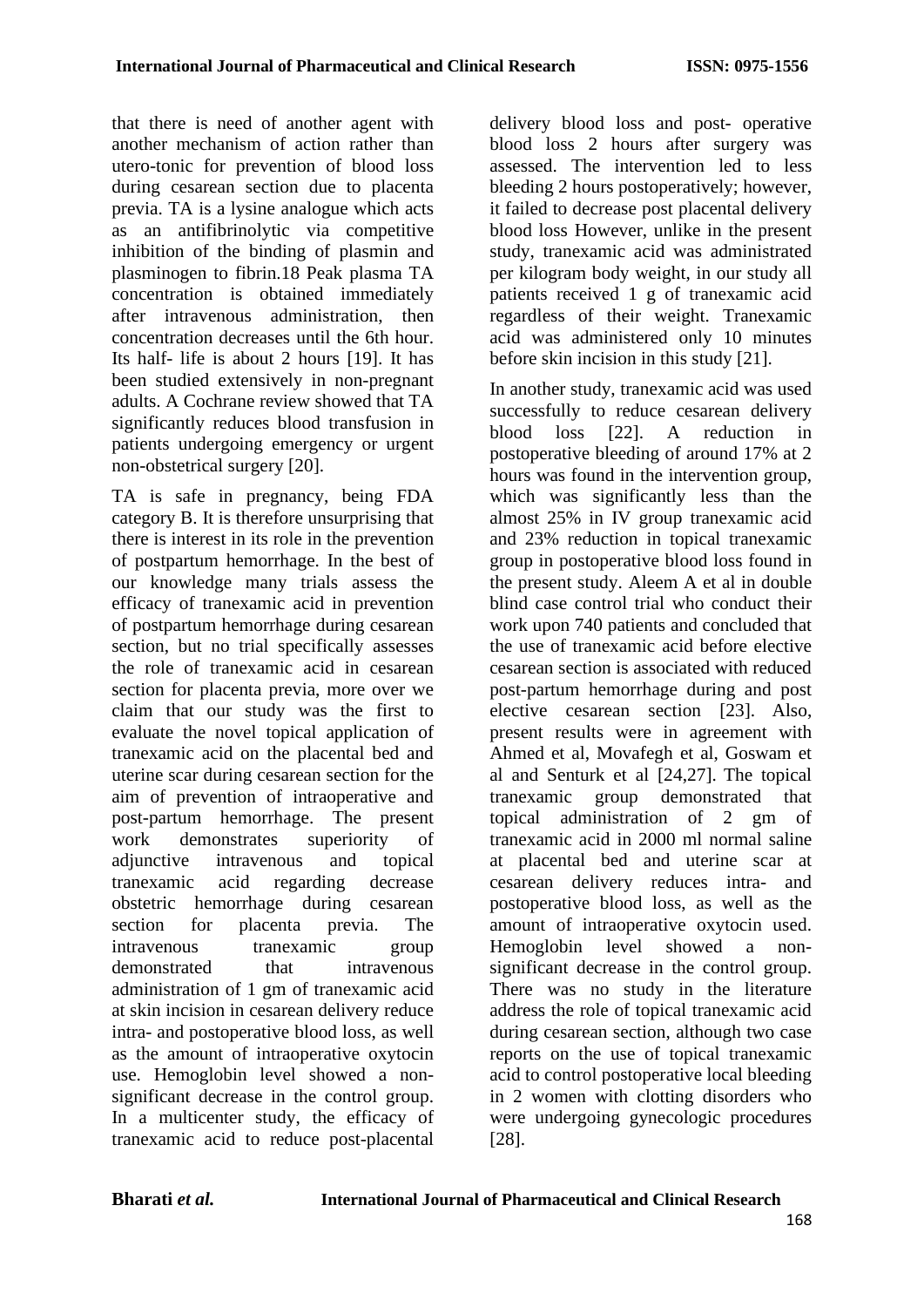A 51-year-old woman with essential thrombocytopenia underwent an uneventful total abdominal hysterectomy and sapling-oophorectomy; however, the patient experienced continuous loss of blood from drains placed in the peritoneal cavity and sub rectal space. After multiple failed attempts to stop the bleeding with pressure dressings, a pressure dressing soaked in 5 mL of tranexamic acid (100 mg/mL) was applied. Bleeding decreased within a few minutes, and 2 additional applications were used over a 48-hour period, which allowed the patient to be discharged with no further complications on postoperative day [29]. In the second case, a 75-year-old female with a history of severe factor XI deficiency underwent a vaginal hysterectomy and vaginal wall repair. Postoperatively, the vaginal vault oozed blood which could not be controlled with vaginal packs. The bleeding was better controlled once a vaginal pack soaked in 15 ml of tranexamic acid (100 mg/ml) was applied, with a reduction in bleeding observed the following day. The patient was subsequently initiated on oral tranexamic acid, given as 1 g daily for 7 days, and was discharged on postoperative day 6 with no further complications [28]. One concern regarding use of TA in pregnancy is the potential for thromboembolic events in a population at already high baseline risk of thrombosis.18 In the present study no case reported to complicated with DVD or pulmonary embolism post-operative in the early postoperative period.

The WOMAN trial results show that the effect of TA in post-partum hemorrhage is consistent with the effect recorded in surgery and trauma. There was a significant reduction in death due to bleeding and laparotomy to control postpartum hemorrhage with tranexamic acid and no evidence to increased risk of thromboembolic disease [30].

Prophylactic adjunctive TA topical application on the placental bed or iv administration reduces blood loss during and after caesarean delivery in women with a placenta previa. Novel application of topical tranexamic acid on the placental bed is effective in reducing intraoperative and postoperative bleeding in comparison with IV route with elimination of theoretical risk of thrombo- embolism complication with IV route.

# **References:**

- 1. Prata N, Gerdts C. Measurement of postpartum blood loss. Br Med J 2010;340:c555.
- 2. Oyelese Y, Smulian JC. Placenta previa, placenta accreta and vasa previa. Obstet Gynecol 2006; 107:927- 41.
- 3. Al-Harbi NA, Al-Abra ES, Alabbad NS. Utero-vaginal packing. Saudi Med J 2009; 30:243-6.
- 4. Tjalma WA, Jacquemyn Y. Compression sutures instead of emergency peripartum hysterectomy. Eur J Obstet Gynecol Reprod Biol 2005; 118:258.
- 5. Clark SL, Phelan JP, Yeh SY, Bruce SR, Paul RH. Hypogastric artery ligation for obstetric hemorrhage. Obstet Gynecol 1985; 66:353-6.
- 6. Abou Zahr C. Global burden of maternal death and disability. Br Med Bull 2003; 67:1.
- 7. Kambo I, Bedi N, Dhillon BS, Saxena NC. A critical appraisal of cesarean section rates at teaching hospitals in India. Int J Gynecol Obstet 2002; 79:151-8.
- 8. Frenzel D, Condous GS, Papageorghiou AT, McWhinney NA. The use of the 'tamponade test to stop massive obstetric haemorrhage in placenta accreta. BJOG: Int J Obstet Gynecol 2005; 112:676-7.
- 9. B-Lynch C, Coker A, Lawal AH, Abu J, Cowen MJ. The B- Lynch surgical technique for the control of massive

# **Conclusion:**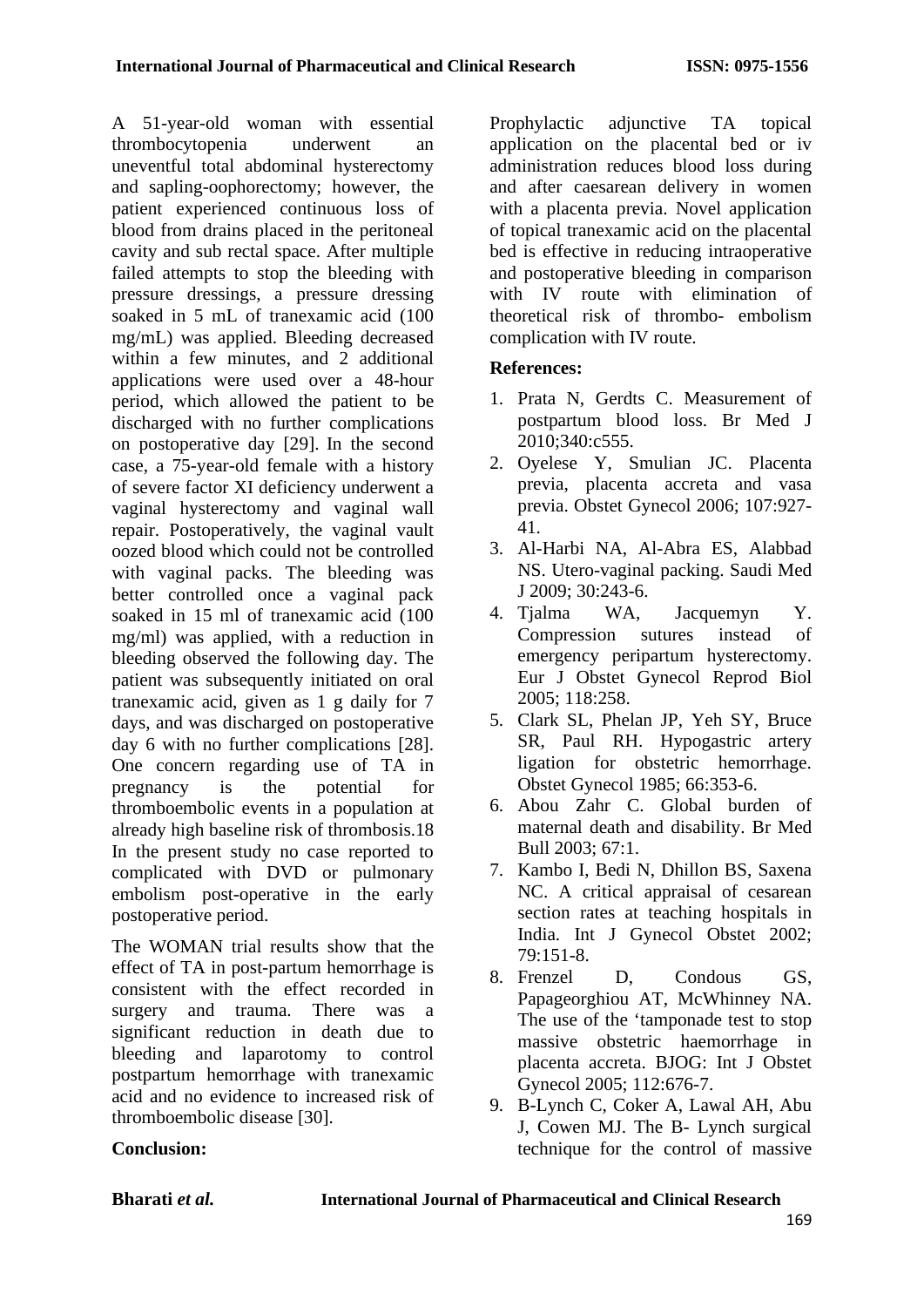postpartum haemorrhage: an alternative to hysterectomy? Five cases reported. BJOG: Int J Obstet Gynecol 1997; 104:372-5.

- 10. Miller DA, Chollet JA, Goodwin TM. Clinical risk factors for placenta previa–placenta accreta. Am J Obstet Gynecol 1997; 177:210-4.
- 11. Thorsen S. Differences in the binding to fibrin of native plasminogen and plasminogen modified by proteolytic degradation influence of ω-amino carboxylic acids. Biochim Biophys Acta 1975; 393:55-65.
- 12. Katsaros D, Petricevic M, Snow NJ, Woodhall DD, Van Bergen R. Tranexamic acid reduces post bypass blood use: a double-blinded, prospective, randomized study of 210 patients. Ann Thorac Surg 1996; 61:1131-5.
- 13. Matteson KA, Rahn DD, Wheeler TL. Non-surgical management of heavy menstrual bleeding: a systematic review and practice guidelines. Obstet Gynecol 2013; 121:632.
- 14. Woman Trial Collaborators. Effect of early tranexamic acid administration on mortality, hysterectomy, and other morbidities in women with postpartum haemorrhage (WOMAN): an international, randomized, doubleblind, placebo-controlled trial. Lancet 2017; 389:2105.
- 15. WHO. WHO recommendations for the prevention and treatment of postpartum haemorrhage. World Health Organization, Geneva 2012.
- 16. Ipema HJ, Tanzi MG. Use of topical tranexamic acid or aminocaproic acid to prevent bleeding after major surgical procedures. Ann Pharmacother 2012; 46:97-107.
- 17. Westhoff G, Cotter AM, Tolosa JE. Prophylactic oxytocin for the third stage of labor to prevent postpartum hemorrhage. Cochrane Database Sys Rev. 2013;10:CD001808.
- 18. Evensen A, Anderson JM, Fontaine P. Postpartum hemorrhage: prevention and treatment. Am Fam Physician. 2017; 95:442-9.
- 19. Poeran J, Rasul R, Suzuki S, Danninger T, Mazumdar M, Opperer M, et al. Tranexamic acid use and postoperative outcomes in patients undergoing total hip or knee arthroplasty in the United States: retrospective analysis of effectiveness and safety. BMJ. 2014; 349:4829.
- 20. Perel P, Ker K, Morales Uribe CH, Roberts I. Tranexamic acid for reducing mortality in emergency and urgent surgery. Cochrane Database Syst Rev. 2013;1:CD010245.
- 21. Gai MY, Wu LF, Su QF, Tatsumoto K. Clinical observation of blood loss reduced by tranexamic acid during and after caesarian section: a multi-center, randomized trial. Eur J Obstet Gynecol Reprod Biol. 2004;112(2):154-7.
- 22. Gungorduk K, Yildirm G, Asicioğlu O, Gungorduk OC, Sudolmus S, Ark C. Efficacy of intravenous tranexamic acid in reducing blood loss after elective cesarean section: a prospective, randomized, doubleblind, placebo-controlled study. Am J Perinatol. 2011;28(3):233-40
- 23. Abdel-Aleem H, Alhusaini TK, Abdel-Aleem MA, Menoufy M, Gulmezoglu AM. Effectiveness of tranexamic acid on blood loss in patients undergoing elective cesarean section: randomized clinical trial. J Matern Fetal Neonatal Med. 2013; 26:1705-9
- 24. Movafegh A, Eslamian L, Dorabadi A. Effect of intravenous tranexamic acid administration on blood loss during and after cesarean delivery. Int J Gynaecol Obstet. 2011; 115:224-6.
- 25. Senturk MB, Cakmak Y, Yildiz G, Yildiz P. Tranexamic acid for cesarean section: a double blind, placebo controlled, randomized clinical trial. Arch Gynecol Obstet. 2013; 287:641- 5.